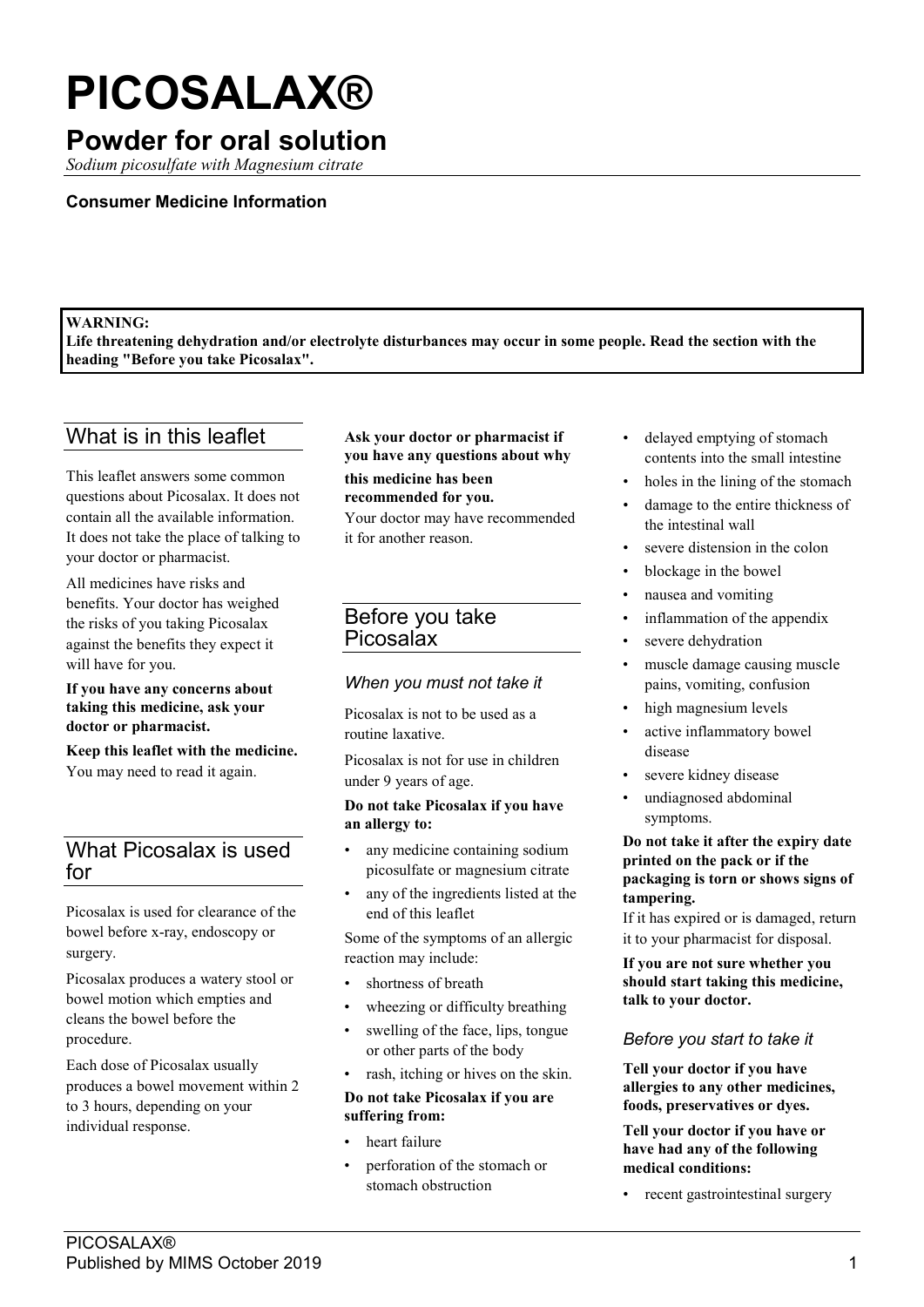- kidney problems
- heart problems
- inflammatory bowel disease
- electrolyte disturbances
- diabetes.

## **Tell your doctor if you are on potassium restricted diet.**

Picosalax contains 195 mg potassium per sachet. This should be taken into consideration if you have reduced kidney function or you are on a controlled potassium diet.

## **Tell your doctor if you are pregnant or plan to become pregnant or are breast-feeding.**

Your doctor can discuss with you the risks and benefits involved.

**If you have not told your doctor about any of the above, tell him/her before you start taking Picosalax.**

## *Taking other medicines*

**Tell your doctor or pharmacist if you are taking any other medicines, including any that you get without a prescription from your pharmacy, supermarket or health food shop.**

Some medicines and Picosalax may interfere with each other. These include:

- birth control medications (oral contraceptives)
- medicines used to treat infections (antibiotics)
- medicines used to help the kidneys get rid of salt and water by increasing the amount of urine produced (diuretics)
- corticosteroids
- medicines used to treat depression (antidepressants) or psychosis (antipsychotics)
- bulk-forming laxatives
- iron supplements
- medicines used to treat heart failure and the associated symptoms of shortness of breath when lying flat (e.g digoxin)
- medicines used to treat epilepsy (anti-epileptics)
- medicines used to treat diabetes
- medicines such as ibuprofen, used to treat pain and inflammation (NSAIDs)
- penicillamine.

These medicines may be affected by Picosalax or may affect how well it works. You may need different amounts of your medicines, or you may need to take different medicines.

Picosalax may prevent absorption of oral medication taken within one hour of its administration

Your doctor and pharmacist have more information on medicines to be careful with or avoid while taking this medicine.

## How to take Picosalax

**The following is a summary of how to take Picosalax and explains the different regimens that your doctor may tell you to follow. For FULL instructions on how to use Picosalax, please refer to the 'Patient Information Leaflet' enclosed with Picosalax.**

The success of your examination depends on the bowel being as clear as possible. Otherwise, the examination may need to be repeated. So it is important to take all the medicine and follow all your doctor's instructions.

#### **Follow all directions given to you by your doctor or pharmacist carefully.**

They may differ from the information contained in this leaflet.

**If you do not understand the instructions on the box/bottle, ask your doctor or pharmacist for help.**

## *How much to take*

#### **Adults and children 9 years and over**

For adults and children 9 years and over, the usual dose is two sachets but the timing of each dose can vary and may depend on the time of your examination. The contents of each of two sachets may be taken several hours apart on the day before the

examination (DAY BEFORE regimen) or over two days (SPLIT-DOSE regimen). Your doctor will advise you which way to take your Picosalax.

In some circumstances, your doctor may choose to modify these dose instructions. Follow the doctor's instructions carefully.

## *How to take it*

The sachets must be made up in water before drinking. The detailed instructions for reconstituting the sachets are in the carton.

Your doctor will have informed you of the dose that you should take and when to take it.

**It is important that you follow the instructions specifically given by the hospital and that you drink plenty of clear fluids.**

## *If you take too much (overdose)*

**Immediately telephone your doctor or the Poisons Information Centre (telephone 13 11 26) for advice, or go to Accident and Emergency at the nearest hospital, if you think that you or anyone else may have taken too much Picosalax. Do this even if there are no signs of discomfort or poisoning.** You may need urgent medical attention.

Symptoms of an overdose may include profuse diarrhoea with dehydration and fluid/electrolyte imbalance.

## While you are taking Picosalax

You should expect frequent, loose bowel movements at any time after taking a dose. Please ensure that you have access to a toilet at all times following each dose, until the effects wear off.